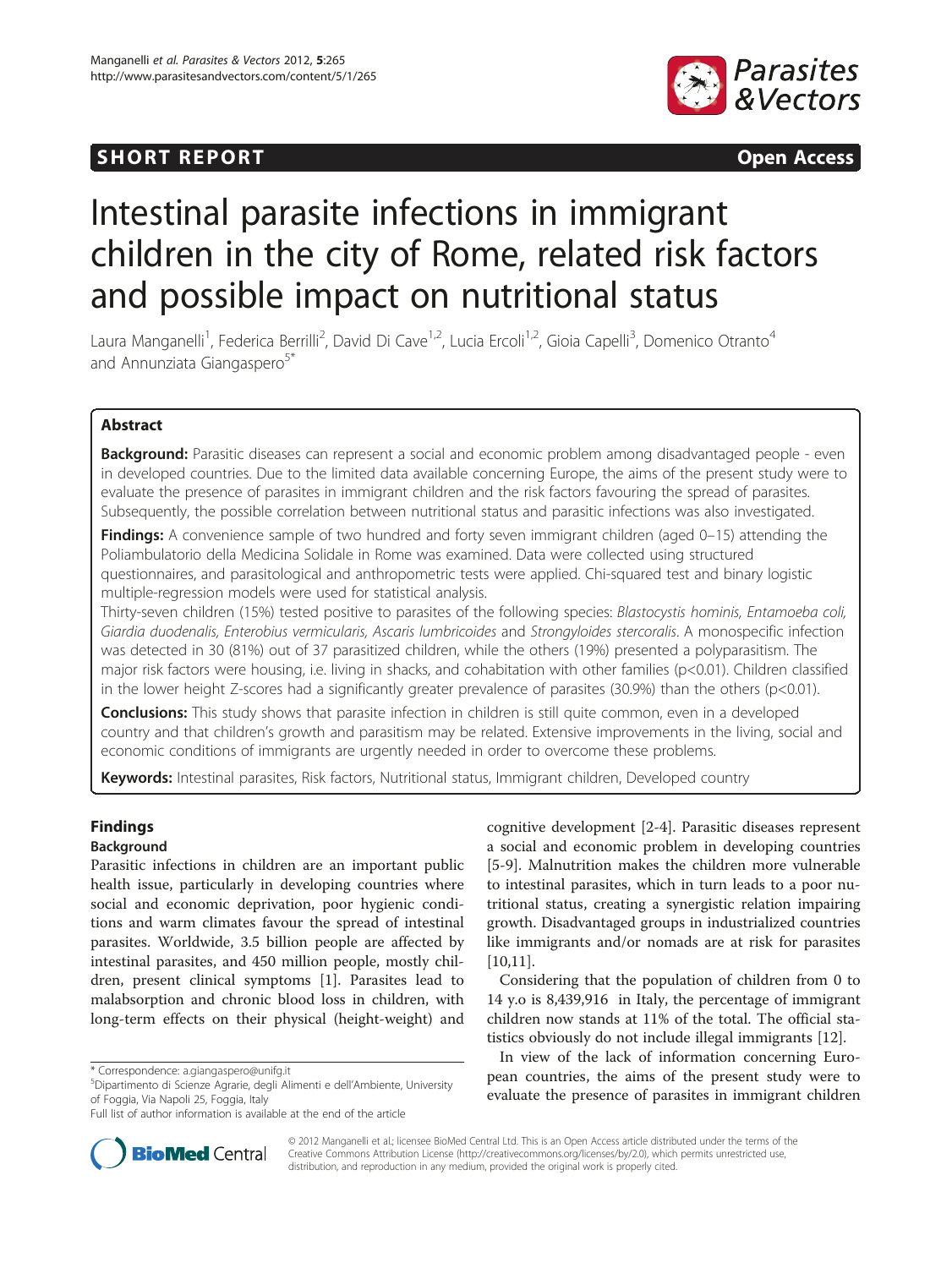and the risk factors favouring the spread of parasites. Subsequently, the possible correlation between nutritional status and parasitic infections was also investigated.

## Methods

The study was carried out at the Poliambulatorio della Medicina Solidale e delle Migrazioni in Rome which offers free health assistance to immigrants and/or deprived people, most of them without a residence permit.

From January 2008 to September 2010, a convenience sample of 247 children (aged 0 to 15) was accurately visited and registered their personal data and medical history (e.g., gender, age, weight, height, reported illnesses), number of family members, country of origin, travel, household and environmental conditions.

Every child was examined, and anthropometric analysis and parasitological tests were performed. Briefly, children were weighed without clothes (weight scales SECA 725 with a sensitivity of 50 g and a capacity of 150 kg) and their height was recorded (ruler measuring up to 2,000 mm). The following indicators were used: H/A and W/A Z-scores for children up to 10 years of age, and only H/A Z-scores for children from 11 to 15 years old; values ranging from −2 to + 2 Z-scores were considered, according to the parameters provided by WHO [[13,14](#page-4-0)]. Nutritional indicators were calculated using "WHO Anthro" PC Software, version 2, 2007 ([www.who.int/entity/childgrowth/software/who\\_an](http://www.who.int/entity/childgrowth/software/who_anthro_pc.pdf)thro pc.pdf).

Faeces were collected for three consecutive days by providing a child's parent/guardian with three labelled flasks and instructions on procedures in four different languages (English, French, Romanian and Italian).

Additionally, children with specific symptoms (i.e. anal pruritus, abdominal pain, irritability and restlessness) at the clinical examination were subjected to scotch test to detect Enterobius vermicularis eggs. Faecal samples were subjected to macro- and microscopical examination for intestinal parasites in triplicate, and examined by direct fresh iodine staining and concentration. Briefly, a Para-Fix kit containing formalin 10% was used for stool preservation; cysts, eggs and larvae were detected by examining faecal samples using the Sed-Connect closed concentration kit (Medical Chemical Corporation) containing formalin, ether and ethilacetate; samples were also stained using the Ziehl-Neelsen modified technique, for Cryptosporidium oocyst detection. An immunofluorescence test was used to confirm the diagnosis of Cryptosporidium and Giardia (Kit MERIFLUOR<sup>®</sup> Cryptosporidium/Giardia, Meridian Diagnostic, Cincinnati, OH, USA).

The parent/s or legal guardians of children participating in the study signed a written consent form. All research protocols followed the principles of the Helsinki Declaration and its subsequent modification, as well as those of Italian National Law no. 675.1996 concerning the protection of personal data.

The prevalence differences in relation to nutritional status were analysed using the Chi-squared test. In order to evaluate possible risk factors associated with parasite prevalence, the epidemiological data were analysed using binary logistic multiple-regression models [[15\]](#page-4-0). The parasitological status of each child (positive/negative) was used as a dependent variable. The following independent variables were applied to the model: age (coded as 1=<5 years; 2=6-10; 3=11-15), gender, country of origin (European and others), time spent in Italy ( $>$  or  $<$ than 1 year), travel (yes/no), housing in apartments or shacks (i.e. brick houses with running water and toilet facilities or else roughly built houses in camps with water and toilets serving the whole population), cohabitation of the child with other family groups (yes/no). Statistical analyses were performed using SPSS for Windows version 13.0.

## **Results**

The study population (i.e., gender, age, provenance, time spent in Italy, travel history, housing, cohabitation, nutritional status) is reported in Table [1](#page-2-0). Of these 247 children, 181 (73.2%) were of European origin, including 163 (65.9%) from Romania, 45 (18.2%) were from Africa, 10 (4.0%) from Asia, and 11 (4.4%) from South America. All children were vaccinated and none of the investigated children had any chronic diseases, severe pathological conditions or notable childhood infectious diseases, which could affect immunological status. Most children did not present any clinical signs, but 21 (8.5%) had diarrhoea, and 20 (8%) abdominal pain.

The nutritional status of these children was good in 138 cases (55.8%), while 54 (21.8%) of the children were overweight or obese, and 55 (22.2%) presented growth rates below normal standard values, although none of the children showed H/A and W/A Z-scores  $<-2$  or  $> +2$ .

Thirty-seven children (15%) resulted positive for protozoans (i.e., Blastocystis hominis, Entamoeba coli and Giardia duodenalis) or helminths (i.e., Enterobius vermicularis, Ascaris lumbricoides and Strongyloides stercoralis) with a monospecific (81%) or multiple infections (19%) (Table [2\)](#page-2-0).

Of 37 children who tested positive for parasites, 32 (86.5%) did not present clinical symptoms related to their condition, but 3 (8.1%) suffered from abdominal pain (one with *B. hominis* and two with *E. vermicularis*), and two  $(5.4%)$  presented diarrhoea (one with *G. duode*nalis  $+ E$ . coli, and one with B. hominis). None of the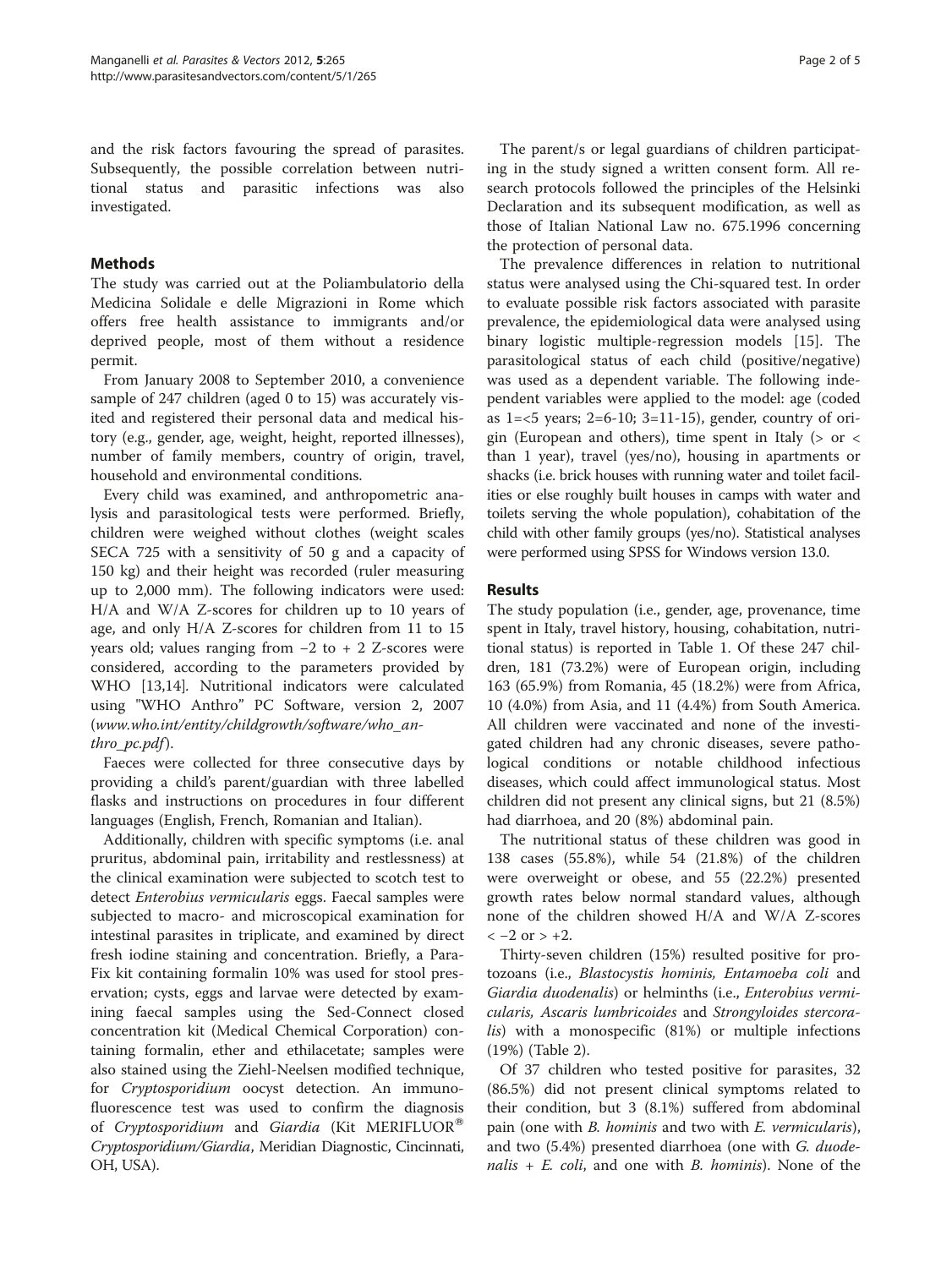| Epidemiological data       |              | Examined | <b>Positive</b> | P     | Significance   |
|----------------------------|--------------|----------|-----------------|-------|----------------|
| Gender                     | females      | 118      | 15              | 12.7% | $x^2 = 0.912$  |
|                            | males        | 129      | 22              | 17.1% | $P = 0.219$    |
| Age (years)                | < 5          | 158      | 16              | 10.1% | $x^2 = 24.57$  |
|                            | $6 - 10$     | 67       | 10              | 14.9% | P < 0.01       |
|                            | $11 - 15$    | 22       | 11              | 50.0% |                |
| Height (Z-score)           | $z < -1$     | 55       | 17              | 30.9% | $x^2 = 16.76$  |
|                            | $-1 < z < 1$ | 138      | 18              | 13.0% | P < 0.01       |
|                            | z > 1        | 54       | $\overline{2}$  | 3.70% |                |
| Weight (Z-score)           | $z < -1$     | 40       | $\,8\,$         | 20.0% | $x^2 = 5.550$  |
|                            | $-1 < z < 1$ | 132      | 16              | 12.1% | $P = 0.062$    |
|                            | z > 1        | 50       | $\overline{2}$  | 4.0%  |                |
| Provenance                 | European     | 181      | 27              | 14.9% | $x^2 = 0.002$  |
|                            | other        | 66       | 10              | 15.2% | $P = 0.553$    |
| Time in Italy              | $<$ 1 year   | 85       | 22              | 25.9% | $x^2 = 12.096$ |
|                            | $> 1$ year   | 162      | 15              | 9.3%  | P < 0.01       |
| Travel                     | no           | 178      | 27              | 15.2% | $x^2 = 0.018$  |
|                            | yes          | 69       | 10              | 14.5% | $P = 0.534$    |
| Housing                    | shack        | 21       | 10              | 47.6% | $x^2 = 19.198$ |
|                            | apartment    | 226      | 27              | 11.9% | P < 0.01       |
| Living with other families | no           | 170      | 18              | 10.6% | $x^2 = 8.258$  |
|                            | yes          | 77       | 19              | 24.7% | P < 0.01       |

<span id="page-2-0"></span>Table 1 Prevalence (P) for parasites in relation to epidemiological data and significant differences

positive children showed clinical signs of anaemia. Evalutation of children's nutritional status revealed that none of the parasitized children suffered from acute malnutrition (W/A), whereas 2 (5.4%) were overweight and 17 (46%) were significantly affected by chronic malnutrition (H/A) (p<0.01). Of the children with chronic malnutrition, 11 had a monospecific infection (i.e., B. hominis  $n= 7$ , G. duodenalis  $n = 2$ , A. lumbricoides

 $n = 1$ , *E. coli*  $n = 1$ , and six presented mixed infections (B. hominis and E. coli  $n = 2$ ; G. duodenalis + E. coli  $n=2$ ; G. duodenalis + B. hominis, B. hominis + S. stercoralis n = 1, respectively). Two of the overweight children had G. duodenalis. Regular medical treatment was provided for the children found to be infected.

Risk factors associated with the parasite prevalence showed that children living in shacks are 2.7 times more

Table 2 Prevalence of parasite infection in 247 children aged 0–15 in Italy

|                                | No.s of positive children | Prevalence (%) | Prevalence among positives (%) |
|--------------------------------|---------------------------|----------------|--------------------------------|
| Monoparasitism                 | 30                        | 12.15          | 81.1                           |
| Polyparasitism                 |                           | 2.83           | 18.9                           |
| <b>Total positive</b>          | 37                        | 15.00          | 100                            |
| Parasite species               |                           |                |                                |
| <b>Blastocystis hominis</b>    | 19                        | 7.69           | 51.35                          |
| Entamoeba coli                 | 12                        | 4.86           | 32.43                          |
| Giardia duodenalis             | 9                         | 3.64           | 24.32                          |
| Enterobius vermicularis        | 3                         | 1.21           | 8.11                           |
| Ascaris lumbricoides           |                           | 0.40           | 2.70                           |
| $B.$ hominis $+$ G. duodenalis |                           | 0.40           | 2.70                           |
| $B.$ hominis $+ E.$ coli       | 2                         | 0.81           | 5.41                           |
| E. coli + G. duodenalis        | 3                         | 1.21           | 8.11                           |
| B. hominis $+$ S. stercoralis  |                           | 0.40           | 2.70                           |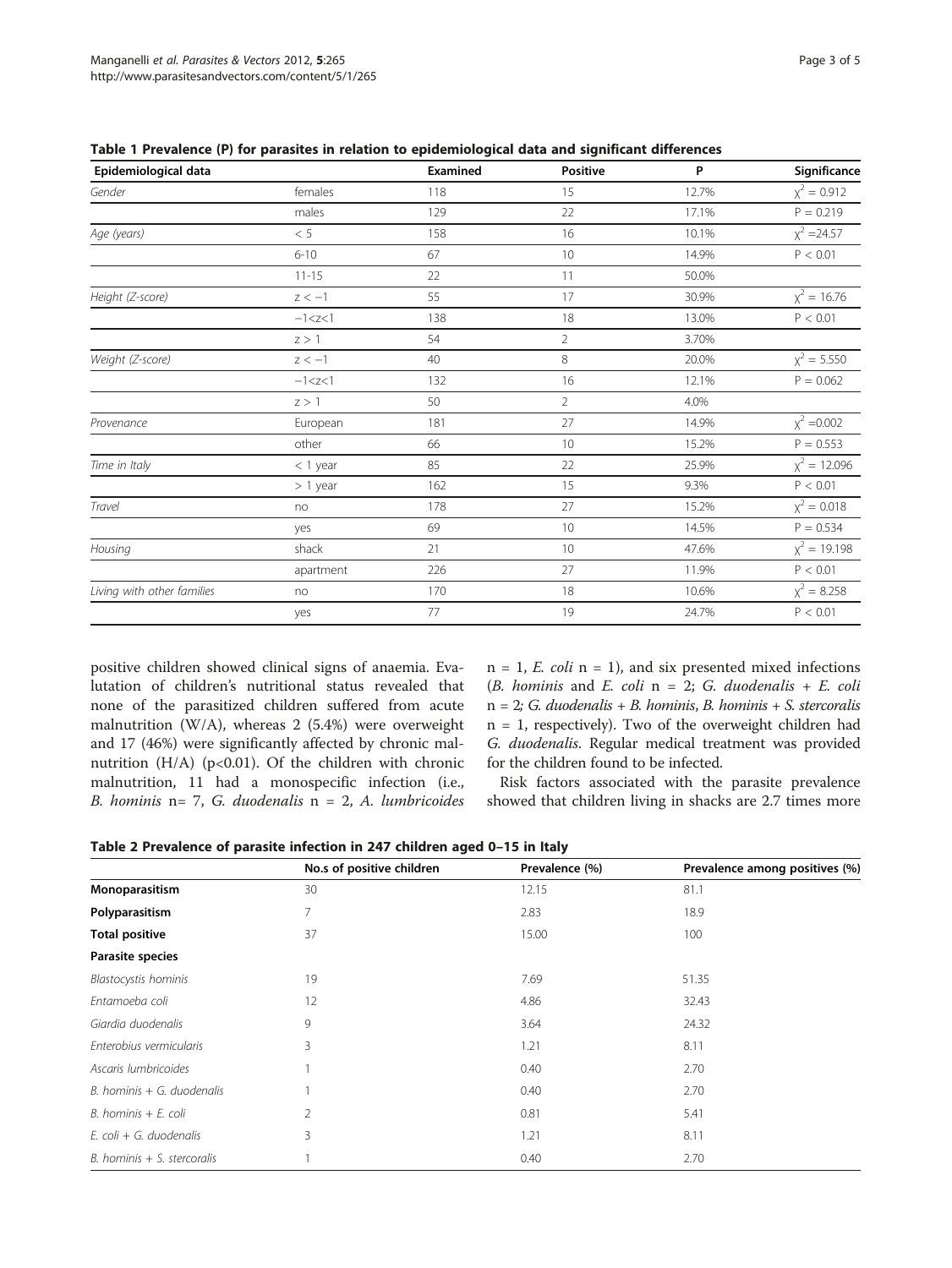<span id="page-3-0"></span>likely to be parasitized than others living in apartments (p<0.01), whereas increasing age and cohabitation with other people were less relevant (Table 3). Interestingly, the risk of being positive for parasites decreased according to the time spent in Italy, probably due to the reduced exposure to parasites compared with the country of origin. This effect was particularly evident in those children living in apartments (data not shown), who showed a significant reduction of positivity after a longer stay in Italy  $(6.1\% \text{ vs } 23.1\%, \text{ respectively, } p<0.01)$ , compared to children living in shacks where parasite positivity is similar regardless to the time spent in Italy (57.1% vs 42.9%).

The evaluation of prevalence differences in relation to nutrition revealed that children classified in the lower height Z-scores presented a significantly higher prevalence of parasites  $(30.9%)$  than the others  $(p<0.001)$ (Table [1\)](#page-2-0).

### Discussion and conclusions

Among the immigrant communities examined, a relevant percentage of children (15%) were infected by parasites, compared to the lower parasite prevalence reported in non-immigrant children [[16\]](#page-4-0). B. hominis, E. coli and G. duodenalis infections are related to ingestion of food or water contaminated by faeces, and are confirmed as the most frequent parasites among underprivileged people [[17\]](#page-4-0). The number of children with growth rates below normal standard values indicates the persistence of poverty among immigrants and a higher risk of being parasitized by one or more species, particularly by B. hominis, although its pathogeneticity is often underestimated [[8,17,18\]](#page-4-0).

The close relationship between housing and parasitism confirms that socio-economic conditions significantly compromise health status, and may favour environmental faecal contamination and interpersonal transmission of direct-cycle parasites [[18,19\]](#page-4-0) even in a developed country.

In this study, it is difficult to clearly show if parasites were acquired locally or were imported. However, the fact that 9.3% of children were still affected even after a longer stay in Italy - particularly the children living in

|            | Table 3 Significant risk factors associated with parasite |  |  |  |
|------------|-----------------------------------------------------------|--|--|--|
| prevalence |                                                           |  |  |  |

| Risk factors <sup>a</sup> | P value | Odds ratio | 95% C.I. lower-upper |       |
|---------------------------|---------|------------|----------------------|-------|
| Increasing ageb           | 0.011   | 2.060      | 1.180                | 3.596 |
| Time in Italy             | 0.002   | 0.488      | 0.308                | 0.775 |
| Housing                   | 0.001   | 2776       | 1.522                | 5.062 |
| Cohabitation              | 0.009   | 1 7 3 9    | 1.146                | 2640  |

<sup>a</sup> variables were categorized as shown in Table [1.](#page-2-0)<br><sup>b</sup> the OR represents the predicted change in odds for a unit increase of the age category (shown in Table [1\)](#page-2-0).

shacks - suggests that local transmission of parasites cannot be ruled out, especially if poor sanitary conditions persist.

Certainly, improving socio-economic conditions may safeguard children from intestinal parasitism as confirmed by the fact that in this study the time spent in Italy (over a year) appeared as a "protective factor", because the risk of parasite infections decreased after one year of residence.

Our study shows that immigrant children may be at risk for parasites even in a developed country. In addition, it seems that parasites may interfere with children's growth, and more in-depth investigations are needed in this direction. Athough no conclusive association may as yet be provided [[6](#page-4-0)], studies must be carried out to investigate biochemical and nutritional markers among children.

Most parasites detected here are listed in the WHO's Neglected Disease and the present study shows that intestinal parasites are not confined to developing countries, highlighting poverty, social exclusion and deprivation in a developed country.

The persistence of parasitism in children and the related risk factors in a developed country indicate an urgent need for extensive improvements to the social and economic conditions of immigrants [[20\]](#page-4-0).

#### Competing interests

The authors declare that they have no competing interests.

#### Authors' contributions

LM: examined children, collected samples and performed parasitological analysis. FB helped in designing the study, planning the work, interpreting data and drafting the manuscript. DDC: participated in parasitological analysis and data elaboration. LE: participated in the designing the study and examining children's clinical status. GC: carried out statistical analysis of the data and participated in drafting the manuscript. DO: participated in analysis and interpretation of data and commented on the manuscript. AG: conceived the paper and took part in designing the study, interpreting the data, and in drafting and revising the paper. All authors reviewed and approved the manuscript.

#### Acknowledgments

Funding was provided by the University of Foggia (Italy) grants (2008–2010).

#### Author details

1 Azienda Ospedaliera Universitaria Policlinico Tor Vergata, Viale Oxford 81, Rome, Italy. <sup>2</sup> Dipartimento di Medicina Sperimentale e Chirurgia, University of Tor Vergata, Via Montpellier 1, Rome, Italy. <sup>3</sup>Istituto Zooprofilattico Sperimentale delle Venezie, Viale dell'Università 10, Padova, Legnaro, Italy. Dipartimento di Sanità pubblica e Zootecnia, University of Bari, Valenzano, Bari, Italy. <sup>5</sup>Dipartimento di Scienze Agrarie, degli Alimenti e dell'Ambiente University of Foggia, Via Napoli 25, Foggia, Italy.

#### Received: 19 October 2012 Accepted: 26 October 2012 Published: 20 November 2012

#### References

- 1. Arani AS, Alaghehbandan R, Akhlaghi L, Shahi M, Lari AR: Prevalence of intestinal parasites in a population in south of Tehran, Iran. Rev I Med Trop 2008, 50:145–149.
- 2. Balci YI, Turk M, Polat Y, Erbil N: The distribution of intestinal parasites among children in Denizli. Turkish J Pathol 2009, 33:298-300.